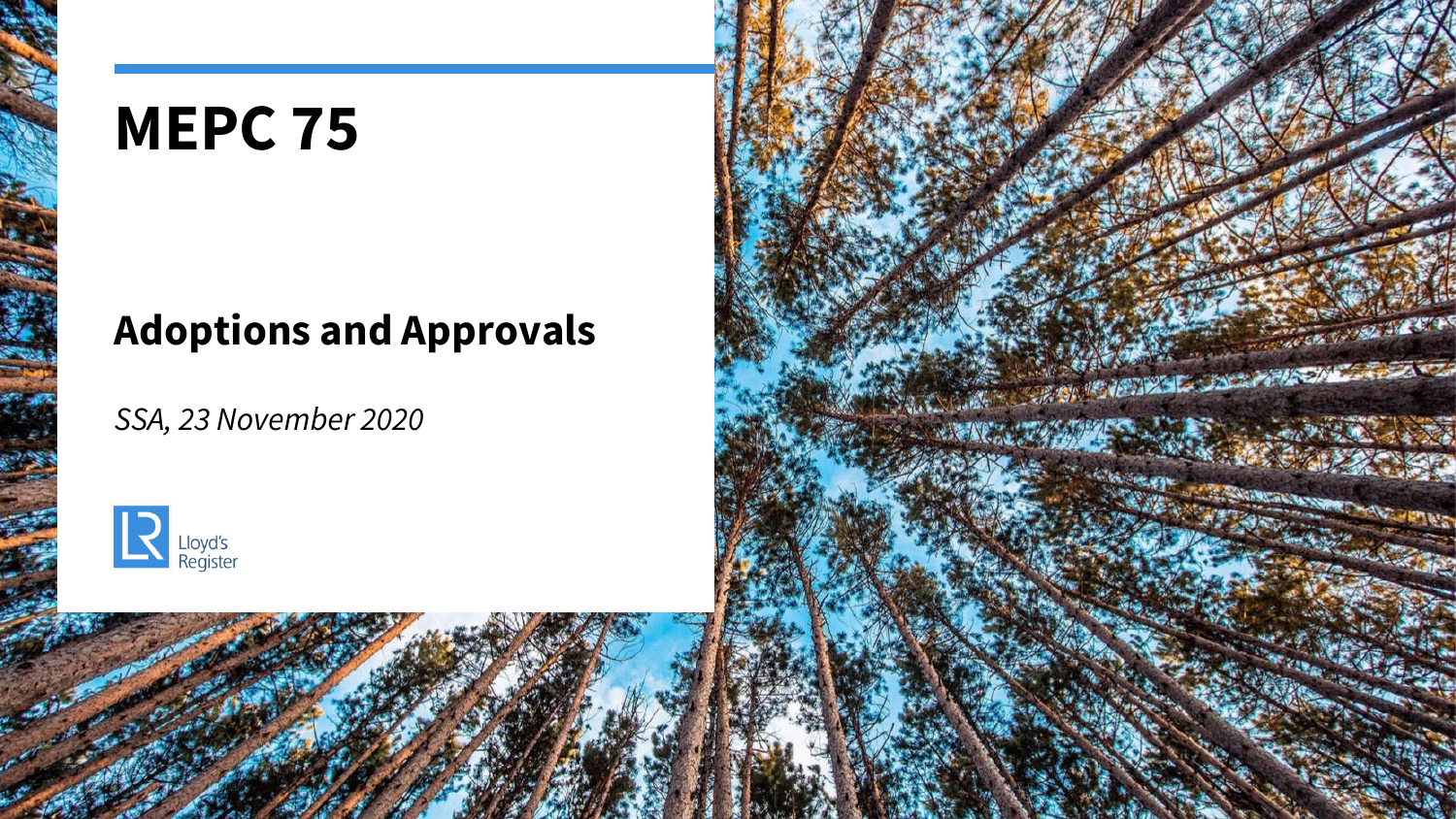## **Outcome of MEPC 75**

| <b>Amendment</b>                                                                          | <b>Entry into</b><br><b>Force</b> | <b>Early</b><br><b>Implementation</b>                                            | <b>Explanation</b>                                                                                                                                                                                                                                                                                                                                                                                                                                                                                                                                                                                                                                                                          |  |  |
|-------------------------------------------------------------------------------------------|-----------------------------------|----------------------------------------------------------------------------------|---------------------------------------------------------------------------------------------------------------------------------------------------------------------------------------------------------------------------------------------------------------------------------------------------------------------------------------------------------------------------------------------------------------------------------------------------------------------------------------------------------------------------------------------------------------------------------------------------------------------------------------------------------------------------------------------|--|--|
| <b>Adoptions</b>                                                                          |                                   |                                                                                  |                                                                                                                                                                                                                                                                                                                                                                                                                                                                                                                                                                                                                                                                                             |  |  |
| EEDI Phase 3<br>(Regulation 21 of MARPOL Annex VI)                                        | 1 April 2022                      | Yes - to minimise<br>the impact of<br>delayed adoption<br>caused by COVID-<br>19 | Start dates and new size bins, reduction rates for the following ship types brought forward to 1<br>$\bullet$<br>April 2022:<br><b>Gas carriers</b><br>15k DWT and above: 30%<br>$\bullet$<br><b>Containerships</b><br>• $> 200k$ DWT: 50%<br>120k - 200k DWT: 45%<br>80k - 120k DWT: 40%<br>$\bullet$<br>40k - 80k DWT: 35%<br>15k - 40k DWT: 30%<br>$\bullet$<br>10k - 15k DWT: 15-30%<br><b>General cargo ships</b><br><b>LNG carriers</b><br><b>Cruise passenger ships</b><br>Early application is encouraged so the revisions should be considered to apply before 1 April 2022<br>and at least from as early as 1 January 2022. Know what the flag State Administrations will expect. |  |  |
| SO <sub>x</sub><br>(Regulation 2, 14 and 18 and Appendix VI of<br><b>MARPOL Annex VI)</b> | 1 April 2022                      | Yes - to minimise<br>the impact of<br>delayed adoption<br>caused by COVID-<br>19 | In-use and on board fuel oil sampling arrangements (designation of sampling points) and testing<br>procedures for representative samples (Appendix VI - Fuel Verification Procedure for MARPOL<br>Annex VI Fuel Oil Samples).<br>Ships using low-flashpoint fuels are exempted from the provisions for sampling points.<br>For existing ships, sampling points need to be fitted or designated no later than the first renewal<br>survey for the issue of an IAPPC after 1 April 2023.<br>The associated 2020 Guidelines for on board sampling of fuel oil intended to be used or carried for<br>$\bullet$<br>use on board a ship were also approved.                                       |  |  |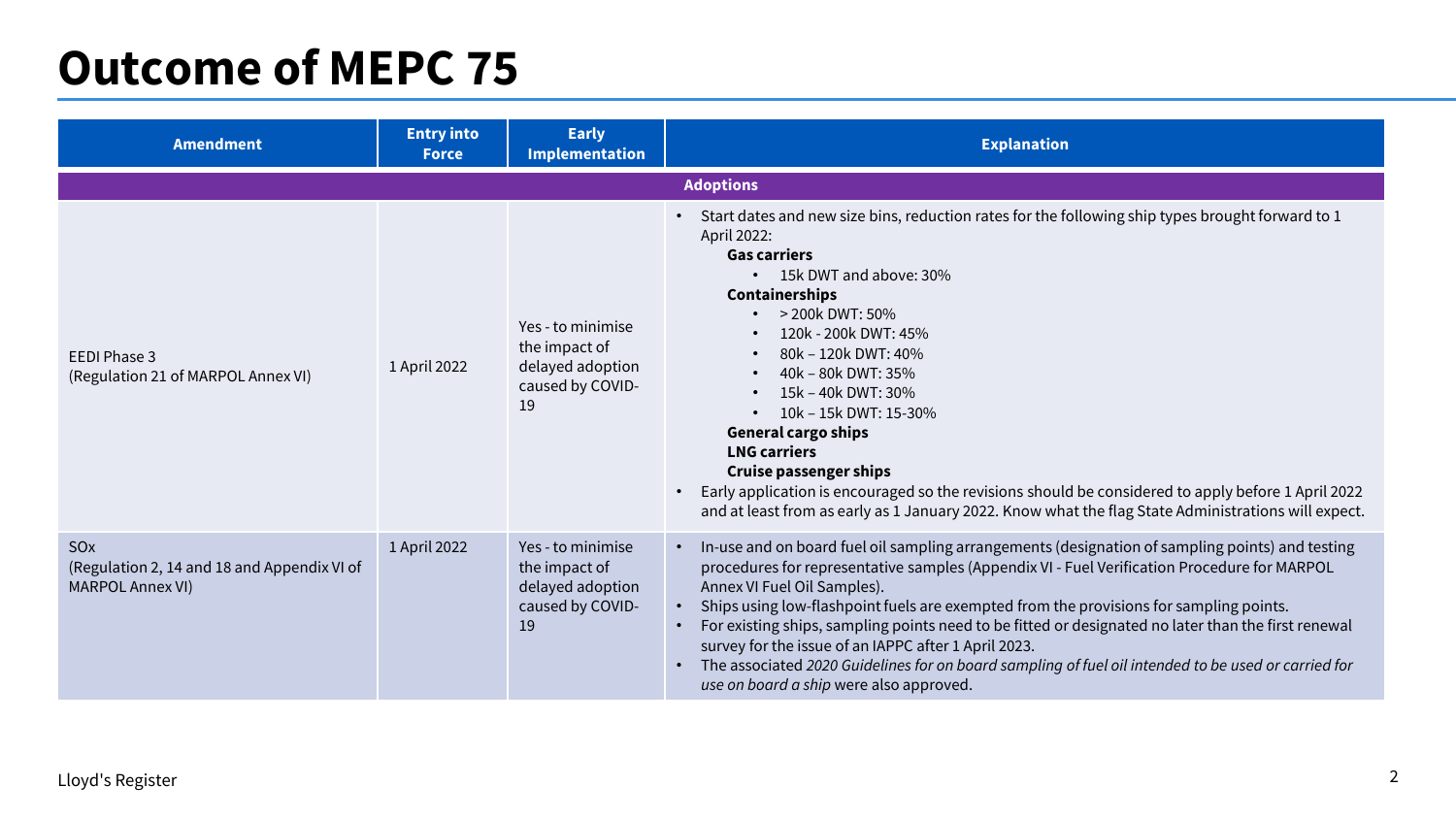## **Outcome of MEPC 75**

| <b>Amendment</b>                                                                                                           | <b>Entry into</b><br><b>Force</b> | <b>Early</b><br><b>Implementation</b>                                            | <b>Explanation</b>                                                                                                                                                                                                                                                                                                                                                                                                                                                     |  |  |
|----------------------------------------------------------------------------------------------------------------------------|-----------------------------------|----------------------------------------------------------------------------------|------------------------------------------------------------------------------------------------------------------------------------------------------------------------------------------------------------------------------------------------------------------------------------------------------------------------------------------------------------------------------------------------------------------------------------------------------------------------|--|--|
| Mandatory reporting of attained EEDI<br>(Regulation 20 of MARPOL Annex VI)                                                 | 1 April 2022                      | Yes - to minimise<br>the impact of<br>delayed adoption<br>caused by COVID-<br>19 | No impact on owners and operators. The voluntary attained EEDI reporting that currently takes<br>place is upgraded to a mandatory requirement.<br>IACS Members expect the IMO Secretariat to ask for the same reporting of EEXI and carbon<br>intensity reduction data in due course and to support the review clauses associated with IMO<br>Short-Term Measures.                                                                                                     |  |  |
| <b>BWMS Commissioning Testing</b><br>(Regulation E-1 and Form for the IBWM<br>Certificate)                                 | 1 June 2022                       | Yes                                                                              | Provides the legal hook for mandatory commissioning testing following the installation of BWMS.<br>Revisions to the Guidance for the commissioning testing of ballast water management systems<br>(BWM.2/Circ.70/Rev.1) have also been approved and address the objectives and conduct of<br>commissioning testing.<br>Testing protocols for devices used for indicative analysis during commissioning and compliance<br>$\bullet$<br>testing remain work in progress. |  |  |
| Approvals (other than amendments to Chapter 4 of MARPOL Annex VI related to Short-Term Measures)                           |                                   |                                                                                  |                                                                                                                                                                                                                                                                                                                                                                                                                                                                        |  |  |
| Revised carriage requirements for methyl<br>acrylate and methyl methacrylate<br>(Chapter 17 of the IBC Code, PPR.1/Circ.9) | <b>Now</b>                        | N/A                                                                              | MSC 102 and MEPC 75 endorsed the circular (PPR.1/Circ.9) revising the carriage requirements for<br>methyl acrylate and methyl methacrylate to reduce the risk of polymerization arising from exposure to<br>excessive heat. The revisions in the circular take precedence over the 2019 amendments to the IBC<br>Code.                                                                                                                                                 |  |  |
| Cybutryne<br>(Annex 1 to the AFS Convention)                                                                               | 1 January 2023<br>(expected)      | <b>No</b>                                                                        | Amendments to prohibit the use of AFS containing cybutryne on new ships from 1 January 2023.<br>Application date for existing ships will be the next scheduled renewal of the AFS after 1 January 2023,<br>but no later than 60 months following the last application to the ship of an AFS containing cybutryne.                                                                                                                                                      |  |  |
| Prohibition of the use and carriage of HFO<br>as fuel in the Arctic<br>(MARPOL Annex I)                                    | 1 April 2022<br>(expected)        | <b>TBD</b>                                                                       | Phase prohibition of the carriage of HFO for use in the Arctic from 1 July 2024, concluding in 1 July<br>2029.                                                                                                                                                                                                                                                                                                                                                         |  |  |